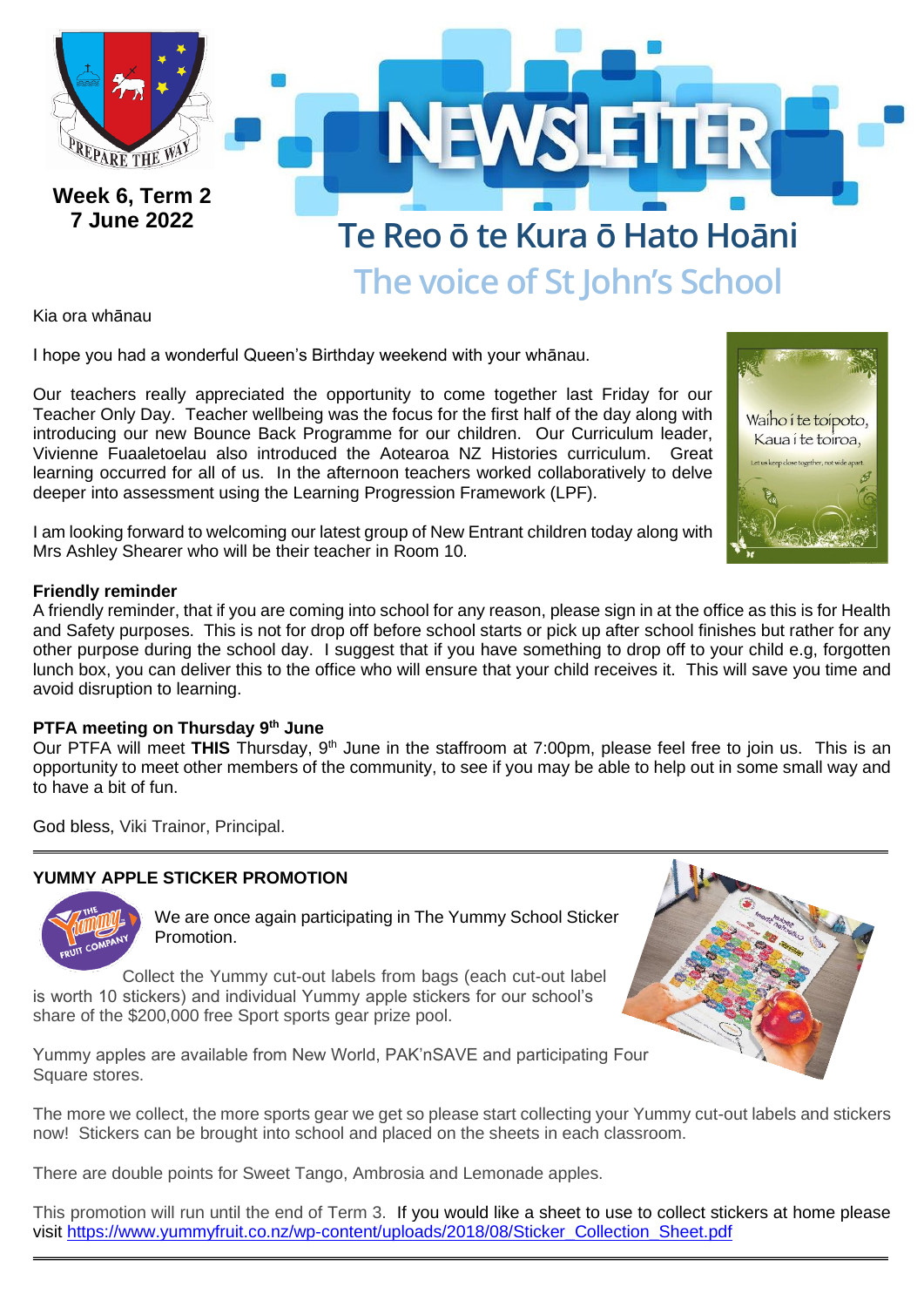**YES**, we are still collecting **Bread Tags** at the school office!

To help with the sorting process Mr Dixon has made a wonderful new 'sorting station' which is now located just outside the sick bay. Children are very welcome to come and deposit any breadtags that they have collected at any time of day!





For more information visit:<https://www.breadtagsforwheelchairs.co.za/>or the New Zealand Facebook page <https://www.facebook.com/nzbreadtags/>

# **NO cardboard, Baker's Delight, or colours other than these please:**



### **HAUORA WELLBEING**



If just getting food on the table is a struggle in these challenging times, then perhaps a food parcel or a helping hand is what you need.

See <https://www.foodbank.co.nz/north-auckland> or <https://paerangi.nz/services/kai-food-banks> (who also have a wonderful resource of support agencies across Tamaki Makaurau – available in Te reo Māori and in NZ Sign Language).

### **NGĀ KĀKAHU O TE KURA** *-* **UNIFORM REMINDER OF THE WEEK**

We ask that hair, which sits below the collar, is tied back for health and safety reasons. Hair ties should be plain elastic bands coloured black, brown, navy blue or white.





## **WORD OF THE WEEK**

**Kuini** meaning **'Queen'**

### **SCHOOL DUES**

Term 2 fees were due on the 30<sup>th</sup> May. We would appreciate your early attention to this if you have not already made a payment or have an arrangement in place for staggered payments.

Any queries please contact Michele Nash in the school office, Email: [MicheleN@sjmb.school.nz](mailto:MicheleN@sjmb.school.nz)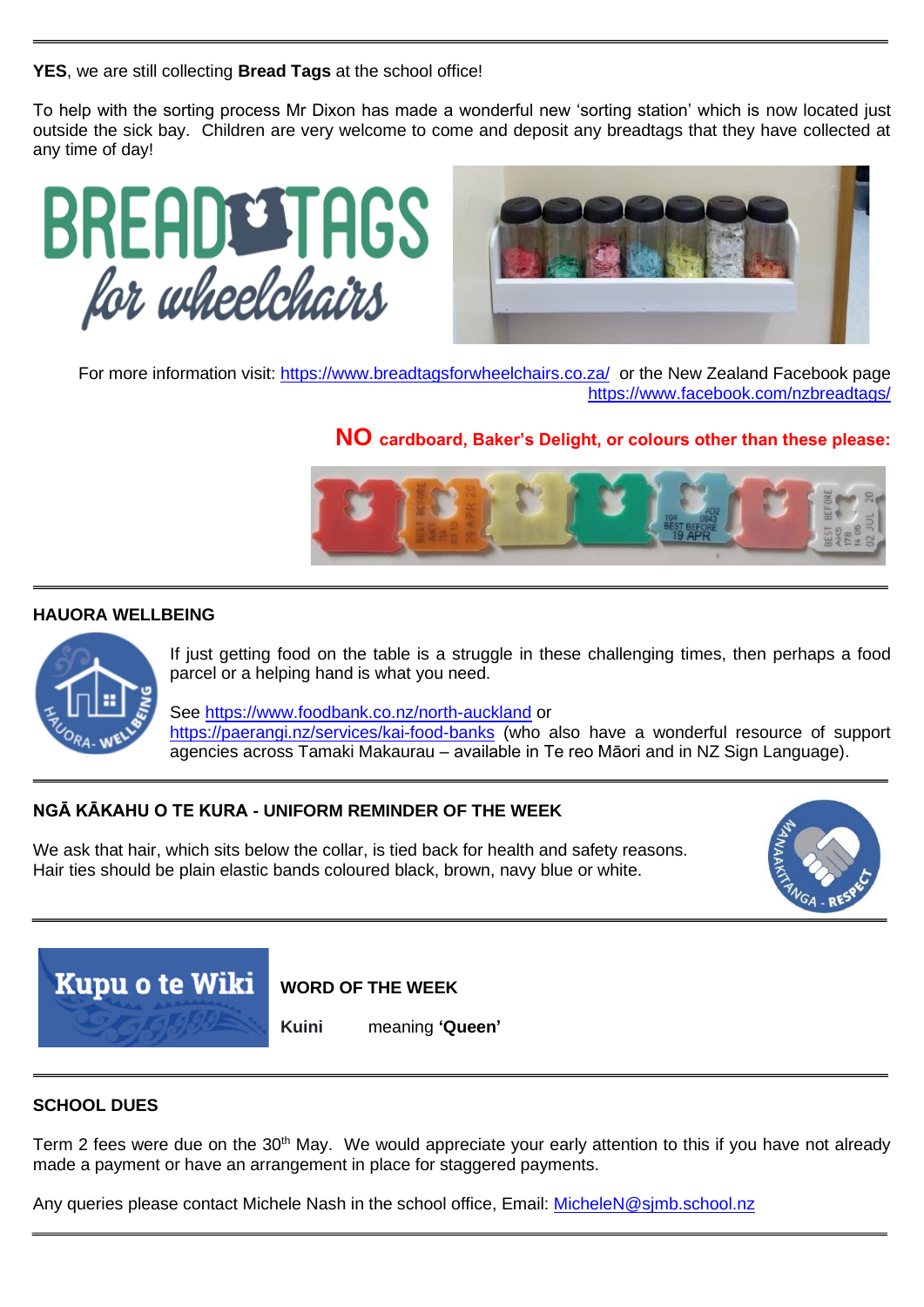

# **LIBRARY NEWS**



I am hoping that you were all able to enjoy this long weekend and it allowed you some extra time to relax in front of the heater with a cracking read.

Look out for overdue notices coming home on Friday. If you have an overdue notice and have had a good look at home and they are not there, please email Library@simb.school.nz and let me know. With student librarians and class librarians doing the returns they are sometimes not processed correctly and reshelved. If I know they are not at home the class teachers and I can keep a lookout for them in the library or classroom. In most cases books are found eventually either at home, in the classroom, in the library and in one case the TENT!

Above all we want our children reading, by the school being informed that the books have been misplaced the children can go back to getting out their full number of books instead of just one.



In case you missed it last week the finalists for the New Zealand Children's Book Awards have been announced. I am sure that you will recognise many on the list as I have shared many of them in the school newsletter as either new additions to our library or our book of the week. The [Sapling](https://www.thesapling.co.nz/single-post/the-finalists-of-the-2022-nz-kids-book-awards-are) have written an informativ[e article](https://www.thesapling.co.nz/single-post/the-finalists-of-the-2022-nz-kids-book-awards-are) with an interesting piece on this year's awards and a small blurb on all the finalist books.

There were a couple of books I seemed to have missed being published and I can't wait to add them to the library. I am looking forward to getting a copy of Moose the Pilot in my hand as well as Spark Hunter!

Matariki is the Māori name for the cluster of stars, that rises in midwinter and for many Māori, heralds the start of the new year. For the first time in Aotearoa, it will officially be celebrated as a public holiday on the 24th of June 2022. It is an opportunity for all people of Aotearoa to come together and reflect on the year that has passed, celebrate the present, and plan for the future. With Matariki being acknowledged as a public holiday this year, you may wish to celebrate with a great Matariki book. [Read NZ](https://www.read-nz.org/new-zealand-book-scene/nzbc-stories-details/celebrate-matariki-new-pukapuka-to-share-with-your-whnau?pageNum=2) and the [Sapling](https://www.thesapling.co.nz/single-post/2020/07/06/book-list-matariki-picture-books) have curated lists of some of the many Matariki books available.



**HOW THINK BIG AND ROGERNOMICS<br>TRANSFORMED NEW ZEALAND** 

The decisions made ther<br>still shape New Zealand **John Boshier** 

# **Book Giveaways**

To enter to win any or all of the books below, please emai[l communications@read-nz.org](mailto:communications@read-nz.org) with your name and address, and the book's title in the subject line.

*[Power Surge:](https://bookcouncil.us14.list-manage.com/track/click?u=79bcd3b2b3d527678e00f7b1f&id=a66941435b&e=70534fab37) How Think Big and Rogernomics Transformed New Zealand* by John Boshier. An insider who worked in the Ministry of Energy with ministers from both sides of the political divide, Boshier records this turbulent era and its relevance to today's problem of climate change.



*[The Return](https://bookcouncil.us14.list-manage.com/track/click?u=79bcd3b2b3d527678e00f7b1f&id=a4dd8ea073&e=70534fab37)* by Carole Brungar. In the days leading up to the fall of Saigon, Operation Babylift saw the mass evacuation of thousands of babies and young children, the result of relationships between soldiers and Vietnamese women. Although Jackie in *The Return* was one of those children, she is rescued by her father's family and returned to New Zealand.

In this, her fifth novel featuring the Vietnam war, Brungar's true-to-life characters have become well-loved by veterans and others. While featuring characters from previous stories, *The Return* can be read as a complete stand-alone story.

*[Kiwis and Koalas](https://bookcouncil.us14.list-manage.com/track/click?u=79bcd3b2b3d527678e00f7b1f&id=dbe056e682&e=70534fab37)* by Sarah Milne and Laura Bernard (illustrated children's book). This is a charming and whimsical tale of a little girl, her furry best friend, and a big imagination. It takes readers on a magical journey around Australia and New Zealand, stopping to sightsee along the way



### **Library News continued…**